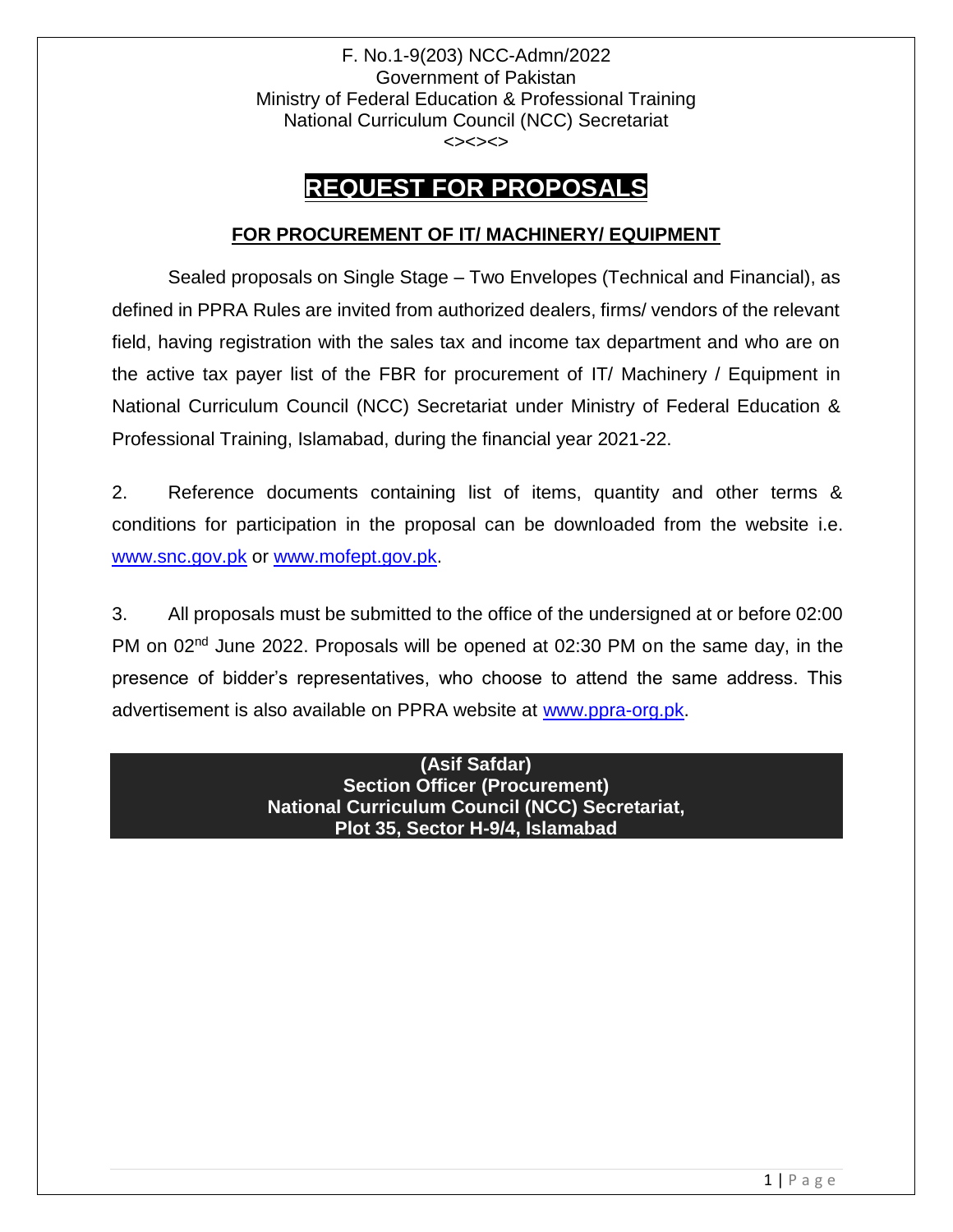F. No.1-9(203) NCC-Admn/2022 Government of Pakistan Ministry of Federal Education & Professional Training National Curriculum Council (NCC) Secretariat Islamabad  $\left\langle \right\rangle \left\langle \right\rangle \left\langle \right\rangle \left\langle \right\rangle$ 

# **REQUEST FOR PROPOSALS**

for

Procurement of IT/ Machinery/ Equipment, during the financial year 2021-22.



**Submission date for sealed proposals: 02<sup>nd</sup> June, 2022 by 02:00 p.m.** 

**Opening of Technical proposals on** 02<sup>nd</sup> June, 2022 by 02:30 p.m.

**Opening of financial proposal:** To be announced after evaluation of technical proposals.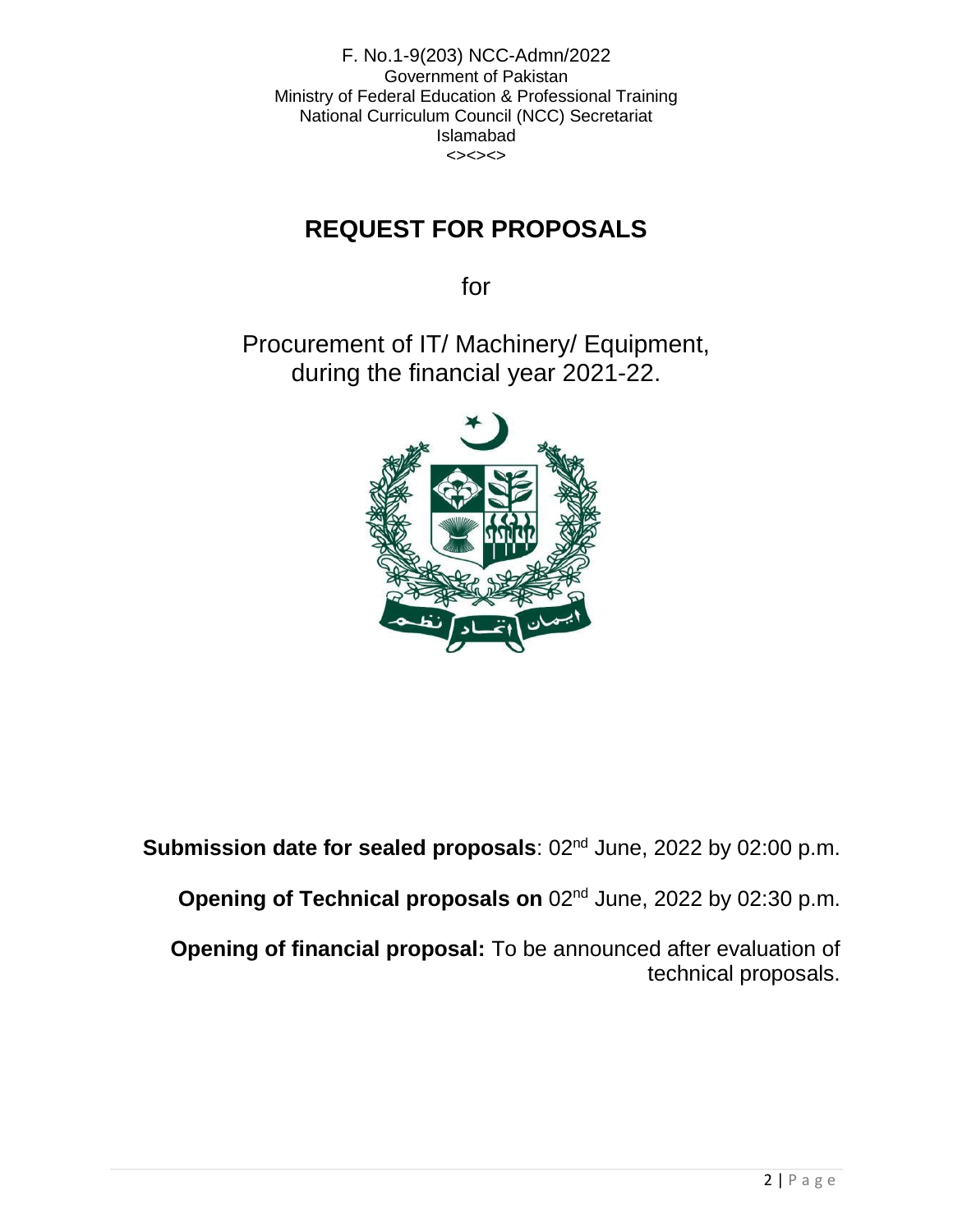**Note: -** Please read the following instructions carefully. Bound to accept all the supply orders issued during the current financial year  $2021-22$  (ending  $30<sup>th</sup>$  June,  $2022$ ) on the tender rates for supply of required quantities of articles within prescribed period after receipt of the supply order.

#### **1. Documents to be attached: -**

- i. Company profile.
- ii. Copy of NTN Certificate of the firm.
- iii. Copy of Active Sales Tax Registration Certificate of the firm.
- iv. Earnest money 3% of quoted price in the shape of Bank Draft/ Pay Order in favor of DDO, National Curriculum Council (NCC) Secretariat.
- v. Experience certificate.
- vi. Proof of after sale Service Centre located in Islamabad / Rawalpindi.

#### **2. Procedure of Tendering Opening:**

- i. The bid shall comprise a single package containing two separate envelops. Each envelope shall contain separately the **"FINANCIAL PROPOSAL"** and the **"TECHNICAL PROPOSAL"**.
- ii. The envelopes shall be marked as **"FINANCIAL PROPOSAL"** and **"TECHNICAL PROPOSAL"** in bold and legible letters to avoid confusion;
- iii. Initially, only the envelope marked, "TECHNICAL PROPOSAL" shall be opened; Technical Proposal may be submitted on following pattern: -

| Sr# | Name of quoted brand with complete specifications | Remarks, if any |  |
|-----|---------------------------------------------------|-----------------|--|
|     |                                                   |                 |  |

iv. The envelope marked as **"FINANCIAL PROPOSAL"** shall be retained in the custody of the procuring agency without being opened pattern will be as under:

| Sr # | Brand Name & Model<br>as quoted in technical proposals | Jnit Price | 7%<br>GST | ™otal Price<br>inclusive of GST |
|------|--------------------------------------------------------|------------|-----------|---------------------------------|
|      |                                                        |            |           |                                 |

- v. The tender committee / evaluation committee shall evaluate the Technical Proposals in the manner prescribed in advance, without any reference to the price and reject any proposal which does not conform to the specified requirements;
- vi. During the technical evaluation, no amendments in the technical proposals shall be permitted;
- vii. The financial proposals of bids shall be opened publicly at a time, date and venue announced and communicated to the bidders in advance;
- viii. After the evaluation and approval of the technical proposal the procuring agency, shall at a time within the bid validity period, publicly opened the financial proposals of the technically accepted bids only. The financial proposal of bids found technically non-responsive shall be returned unopened to the respective bidders; and
- ix. The bid found to be the most advantageous bid shall be accepted.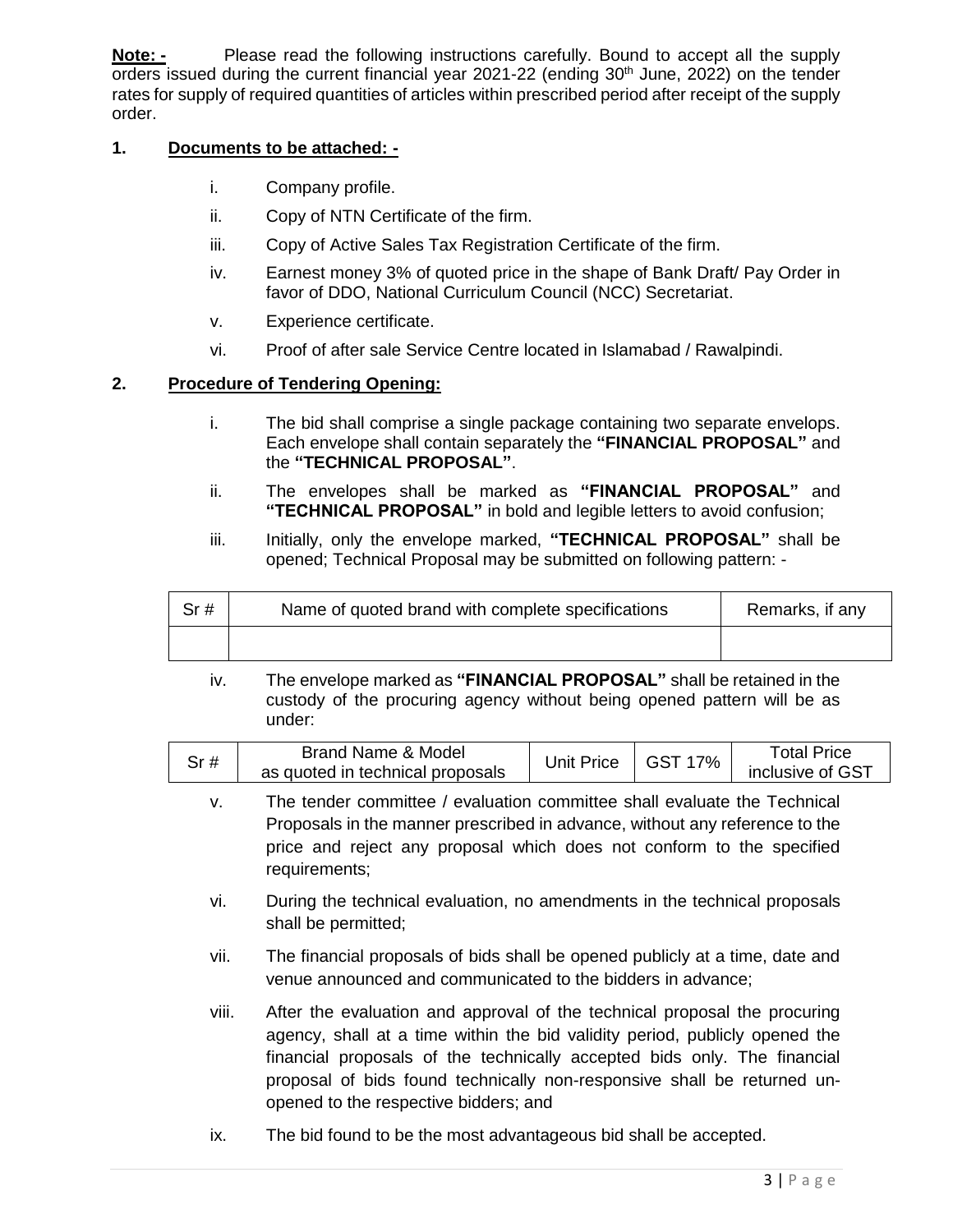#### **3. REJECTION OF THE BID:**

No offer shall be considered if,

- i. Received without earnest money.
- ii. Received after the time and date fixed for its receipt.
- iii. Unsigned Tender.
- iv. The offer is ambiguous.
- v. The offer is conditional.
- vi. The offer is from the firms, who are black listed/ suspended by any Government Department.
- vii. Offer is received with shorter validity than required in the tender enquiry.
- viii. The offer is for items/ stores do not conform to the specifications indicated in the enclosed list.
- ix. NCC Secretariat further reserves the right to accept or reject any or all tenders without assigning any reason.

#### **4. PERFORMANCE GUARANTEE: -**

- i. The successful bidder/ firm will be required to furnish 5% performance guarantee of the total bill value/ supply order in the shape of CDR/ Bank Guarantee. The earnest money will be released on receipt of 5% performance guarantee.
- ii. The Bank Guarantee must be issued by a scheduled bank.
- iii. In case the supplier/ contractor fails to complete the warranty/ guarantee period successfully, the performance guarantee/ security deposit will be forfeited in favor of NCC Secretariat M/o FE&PT.

#### **5. WARRANTY/ GUARANTEE: -**

- i. The successful bidder shall provide warranty/guarantee for **01** years of hardware and components.
- ii. This period of warranty/guarantee shall start from the date of supplies received in the NCC Secretariat .
- iii. The successful bidder shall warranty the IT/ Machinery/ Equipment and Technical support should be available on call basis. Each and every call should be attended by the competent staff of the Bidder within 24 hours of its notification whether on phone or in writing.
- iv. During the warranty period, if the successful bidder fails to rectify the problem, due to any reason, NCC Secretariat shall repair the item or replace the defective goods or parts their own and forfeit the Performance Guarantee/ Bank Guarantee/ retained value.
- v. The performance guarantee deposited for warranty and guarantee will be released after expiry of the contract period.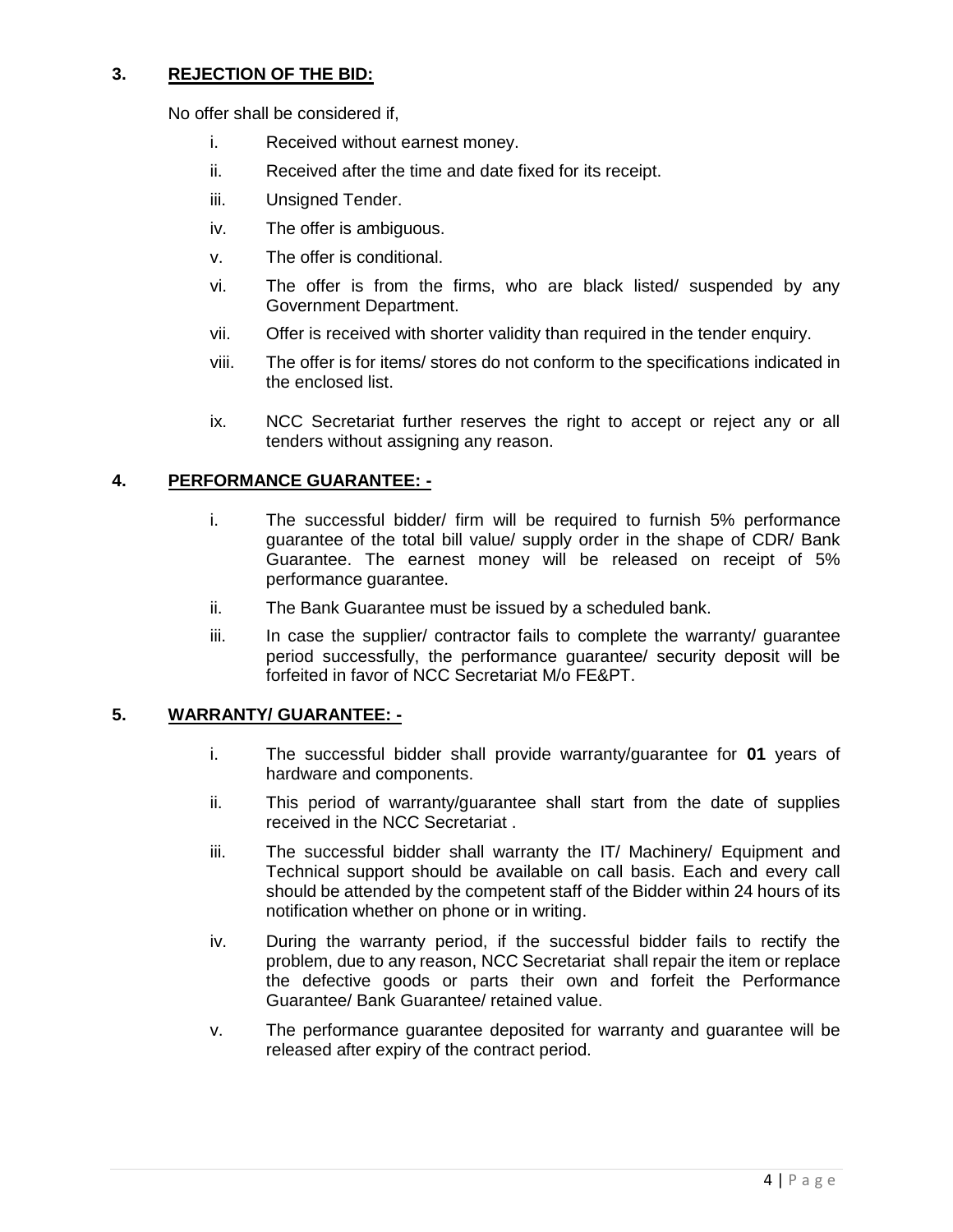# **6. TAXES: -**

- i. The rates quoted should be inclusive of all applicable taxes.
- ii. The bidder shall provide the Income Tax and Sales Tax Registration Certificates.
- iii. The authorities will deduct the taxes at source, as per prevailing rules/regulations of the Government.
- iv. In case the supplies or part thereof are exempt from levy of any tax, the bidder shall provide an exemption certificate (SRO) to this effect, otherwise taxes will be deducted.

# **7. BIDDING: -**

- i. The bidder may bid for full or any single item.
- ii. Rates should be quoted on for basis with installation, commissioning at the site.
- iii. The bidders should quote final rates both in words as well as in figures.
- iv. Proposal must be filled in, stamped and signed by authorized representative of the bidder.
- v. The bidder shall provide the technical literature / brochure of the equipment.
- vi. Any erasing/cutting/crossing etc. appearing in the offer, must by properly signed by the person signing the tender. Moreover, all pages of the tender must also be properly signed. Offers with any over writing, not authenticated with signatures of authorized person, shall in no circumstances be accepted.

#### **8. BID EVALUTION: -**

i. The bids shall be evaluated in accordance with terms & conditions of this proposal documents.

#### **9. SUPPLY OF STORES**

- i. The items mentioned in the list are required to be delivered National Curriculum Council (NCC) Secretariat Plot 35, H-9/4, Islamabad. Delivery time of the items must be mentioned in the technical proposal. All supplies will be required to be delivered by the vendor concerned within 15 days of the issue of the supply order.
- ii. The stores are required by the consignee within stipulated date. However, the bidder is required to indicate their own guarantee earliest date by which the items/store should be brand new and in original manufacturers packing.

#### **10. NCC RIGHTS WITHIN PROVISION OF PPRA RULES-2004**

- i. NCC reserves the right to award contract to more than one bidder.
- ii. NCC reserves the right to accept or reject any or all tenders.
- iii. NCC reserves the rights to claim compensation for the loss caused by the delay in the delivery or any other damage pointed out at time of delivery or commissioning or installation or during warranty period.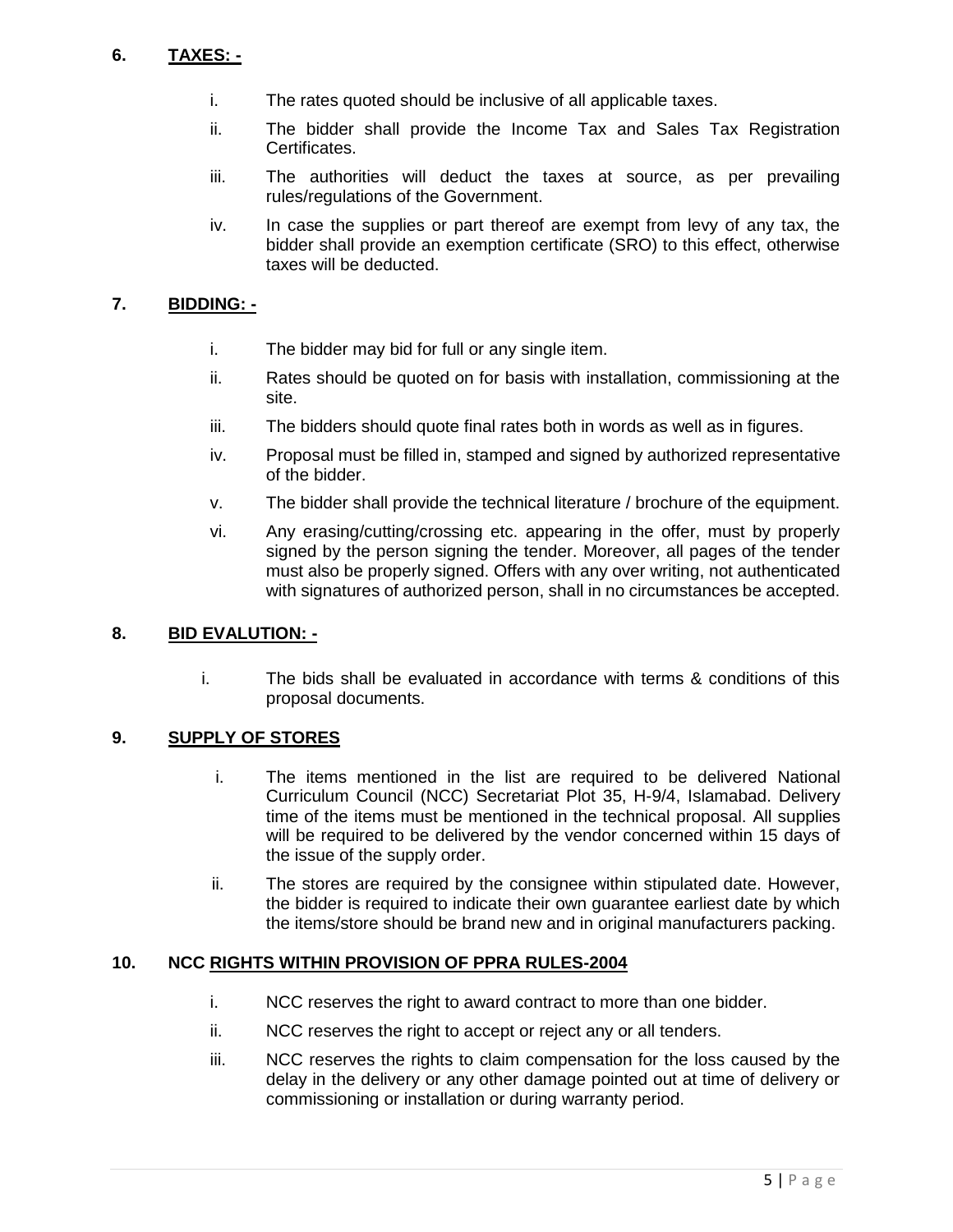# **11. PRICE REASONABILITY CERTIFICATE.**

- i. The bidder shall certify that the prices quoted are not more than the prices charged from any agency (Government & Private) in Pakistan and in case of any discrepancy, the bidder thereby undertakes to refund the price charged in excess.
- ii. The renderers / bidders must certify that:
	- a) Item quoted is of latest and current production model.
	- b) Item quoted is bearing the manufacturing batch/serial number/code number for verification.

# **12. PAYMENT**

- i. No advance payment shall be made.
- ii. All payments shall be made through crossed cheque issued by the AGPR.

## **13. ARBITRATION**

In the event of any dispute arising between the bidder and the procuring agency regarding this bid or any other matter ancillary thereto whatsoever, the same shall be referred to the sole arbitrator i.e. Grievance Redressal Committee of NCC Secretariat. The Arbitrator shall give its award within 02 months from the date on which it enters upon the reference. The provisions of the Arbitration Act, 1940 shall apply to the arbitration proceeding. Reference to arbitration shall be a condition precedent for any other action at law.

**15.** Only registered suppliers, who are on Active Taxpayers List (ATL) of FBR, are eligible to supply goods / services to Government departments.

**16.** The payment to the registered persons may be linked with the active taxpayer status of the suppliers as per FBR database. If any registered supplier is not in ATL his payment should be stopped till he files his mandatory returns and appears on ATL of FBR.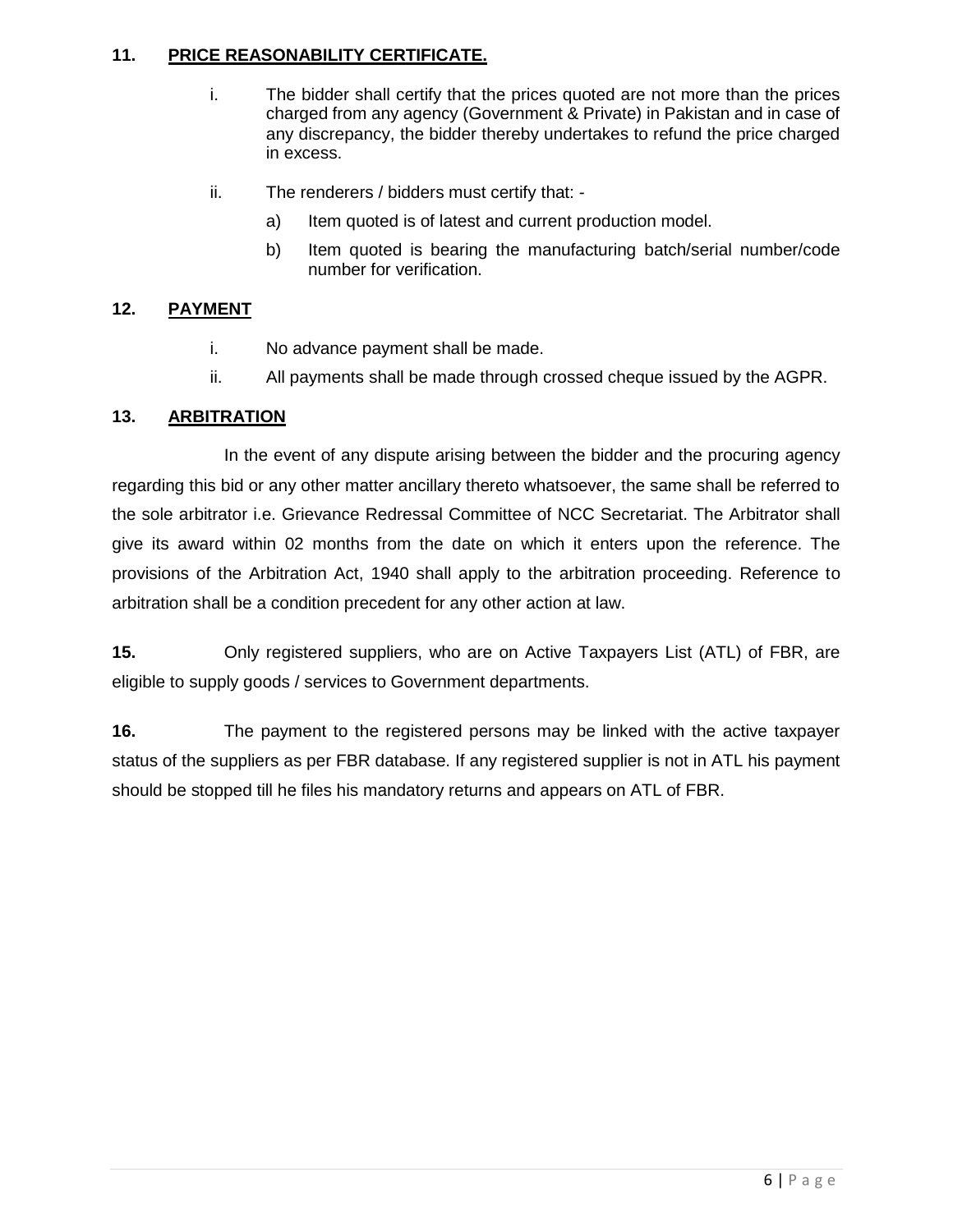## **17. Undertaking: -**

We undertake and declare that: -

- i. The prices quoted include all taxes, transportation and cost of installation etc. The quantity of above items can be increased.
- ii. The prices offered/ quoted are valid upto  $30<sup>th</sup>$  June, 2022.
- iii. All products are under company branded warranty from the date of supply/installation and in case of any defect and malfunction we shall be responsible for repair/replacement as per guarantee/warranty.
- iv. The supplier is responsible for arranging replacement/ technical support during contract period.

We understand that: -

- i. NCC Secretariat reserves the right to accept or reject our bid and we undertake not to question the decision of NCC in this regard.
- ii. The earnest money amounting to Rs. …………………..submitted by us is liable to forfeiture in case our firm fails to abide by the terms and conditions given in the advertisement referred to above firm fails to abide by the terms and conditions given in the advertisement referred to above.

# **Signature & Stamp of Authorized Agent.**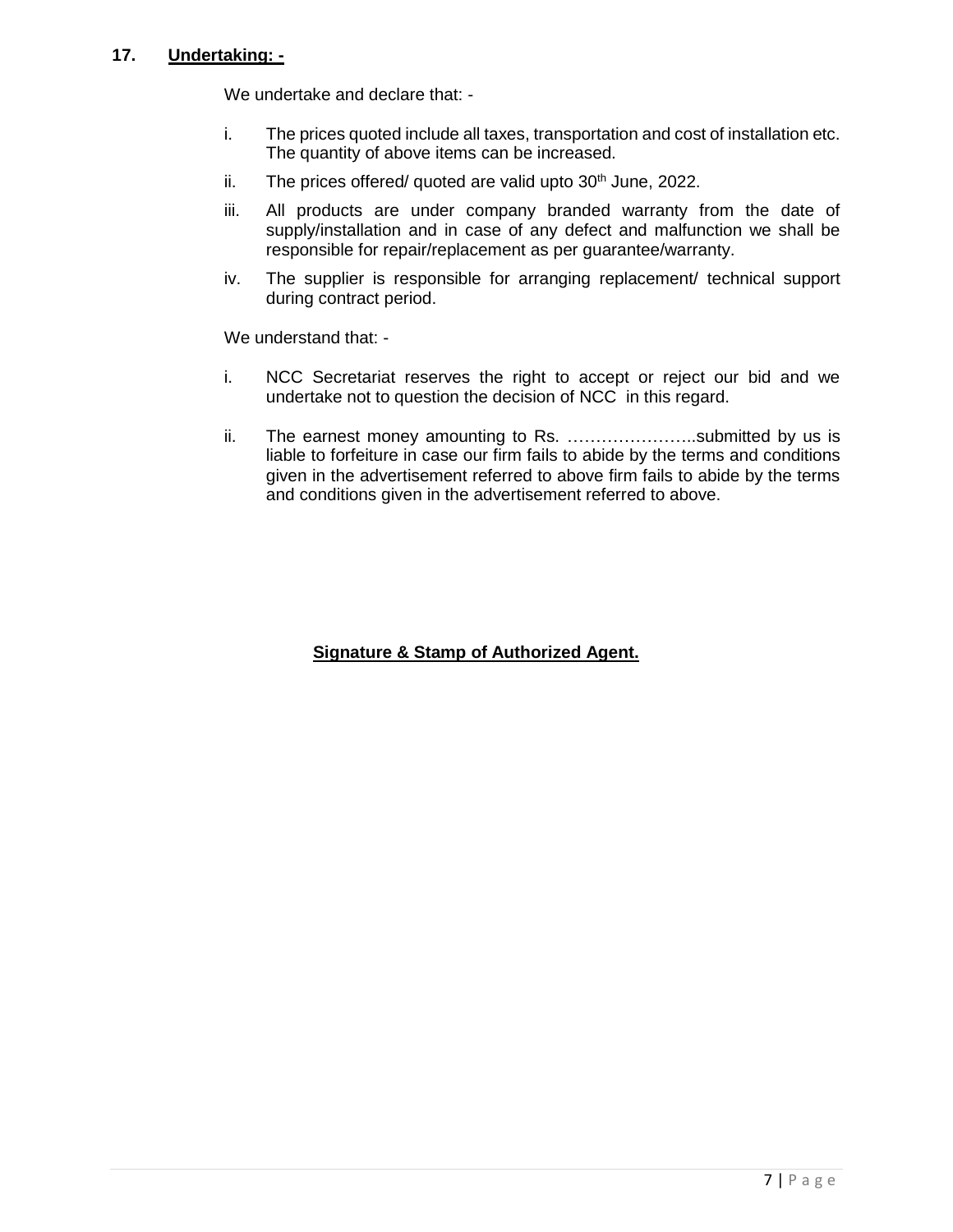# **ITEMS AND THEIR SPECIFICATIONS**

Note: All the quoted equipment should be recognized/ renowned brands.

| SR#              | <b>ITEMS</b>                               | <b>SPECIFICATIONS/ MAKE</b>                                                                                                                                                                                                                                                                                                                                                                                                                                                                                                                                                                                                                                               | <b>QTY</b> |
|------------------|--------------------------------------------|---------------------------------------------------------------------------------------------------------------------------------------------------------------------------------------------------------------------------------------------------------------------------------------------------------------------------------------------------------------------------------------------------------------------------------------------------------------------------------------------------------------------------------------------------------------------------------------------------------------------------------------------------------------------------|------------|
| 1.               | <b>Photocopier Machine</b><br>(Heavy Duty) | <b>Multifunction Photocopier</b><br>Copy Speed 45 cpm, Processor 1.5 GHz Dual Core,<br>Memory 4 GB, Hard Disk 256 GB SSD, display 10.1"<br>Touch Screen, Copy Selector 1 to 9999, Copy Size<br>A5-A3, Copy Resolution 600 x 6,00 Paper Capacity<br>1000 Sheets (500 x 2 Trays), Bypass 150 Sheets,<br>Duplex Built-in, Dual Scan Document Feeder<br>(DSDF) Built-in, Scanning Speed 140ipm simplex<br>and 280ipm duplex, Printing Resolution 1200 x 1200<br>dpi, Network Printer Built-in, Standard Ethernet<br>10/100/1000BASE-T Network, Warranty: 01 year<br>Local & OEM<br>(All above equivalent or higher)                                                           | 01         |
| 2.               | <b>Branded Laptop</b>                      | Branded Intel Core i7-11th Generation, Processor<br>Speed 2.3 GHz Turbo Boost up to 4.6 GHz (12 MB<br>L3 cache, 8- Cores), RAM 16GB DDR4 3200MHz,<br>Hard Disk Capacity 512GB SSD NVME, Screen Size<br>14", Screen Resolution 1920 x 1080, Operating<br>System Licensed Windows® 10 Pro 64-bit (pre-<br>Installed), Licensed MS-Office 2019 Intel Integrated<br>Graphics, Intel HD Graphics Video Memory Shared,<br>USB Ports 2 ports, HDMI, Webcam<br><b>Backlit</b><br>Keyboard, Bluetooth, Wi-Fi, Fingerprint Reader.<br>Warranty: Minimum 03years Local & OEM.                                                                                                        | 02         |
| 3.               | <b>Scanner Tower Type</b><br>(Heavy Duty)  | Duplex Automatic Document Feeder Throughput<br>Speed 35-40 ppm and 70-80 ipm on color, Optical<br>resolution 600dpi, Minimum 30 g/m <sup>2</sup> for thin<br>documents and Maximum 255 g/m <sup>2</sup> . Document<br>Feeding Capacity 50 to 80 sheets of 80 g/m <sup>2</sup> .<br>Recommended daily volume 3,000-4000 pages/day.<br>Connectivity USB 3.0 compatible or faster, File<br>Format Outputs TIFF, JPEG, RTF, PDF, PDF<br>Searchable & MS Word/Excel, Warranty: 01 year<br>Local & OEM<br>(All above equivalent or higher)                                                                                                                                      | 01         |
| $\overline{4}$ . | Printer<br>(Black & White, Duplex)         | Print Speed Minimum 40 ppm A4 size, Print<br>Resolution Up to 1200 x 1200 dpi, Technology Laser,<br>Memory capacity 256 MB DRAM, Processor Speed<br>1.2GHz minimum, Input 150 sheets input tray, Paper<br>Output 100 sheets output tray, Two-sided Printing<br>Duplex automatic Connectivity, Standard Media<br>Sizes A4, B5 (JIS), letter, legal, executive, custom, 1<br>Hi-Speed USB 2.0; 1 host USB at rear side; Gigabit<br>Ethernet 10/100/1000BASE-T network; 802.3az<br>(EEE) 802.11b/g/n / 2.4 / 5 GHZ Wi-Fi radio,<br>Standard Accessories for complete installation &<br>operation. Warranty: Minimum 01 year Local & OEM.<br>(All above equivalent or higher) | 02         |